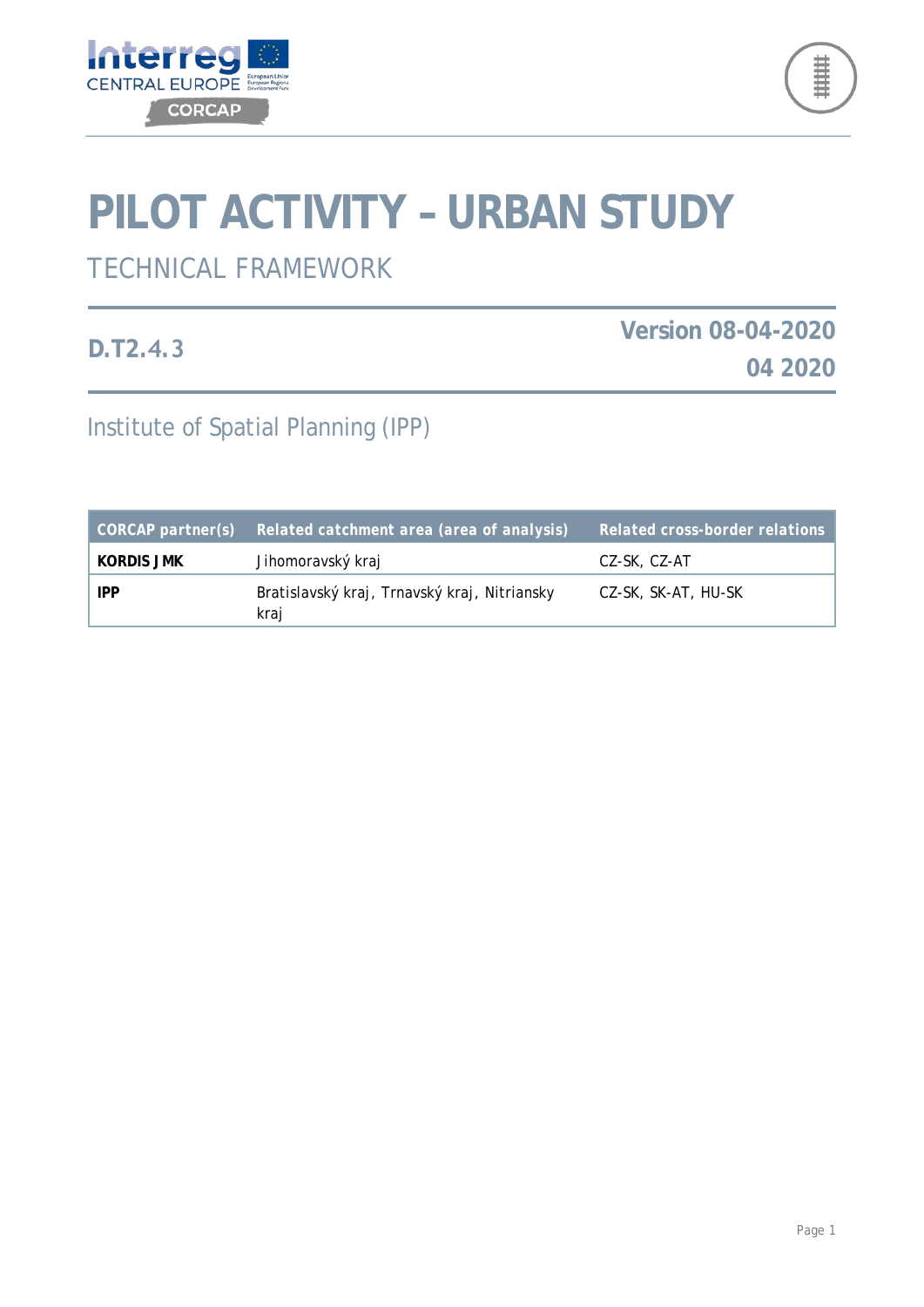



## **TABLE OF CONTENTS**

| $\mathsf{A}$ . |
|----------------|
|                |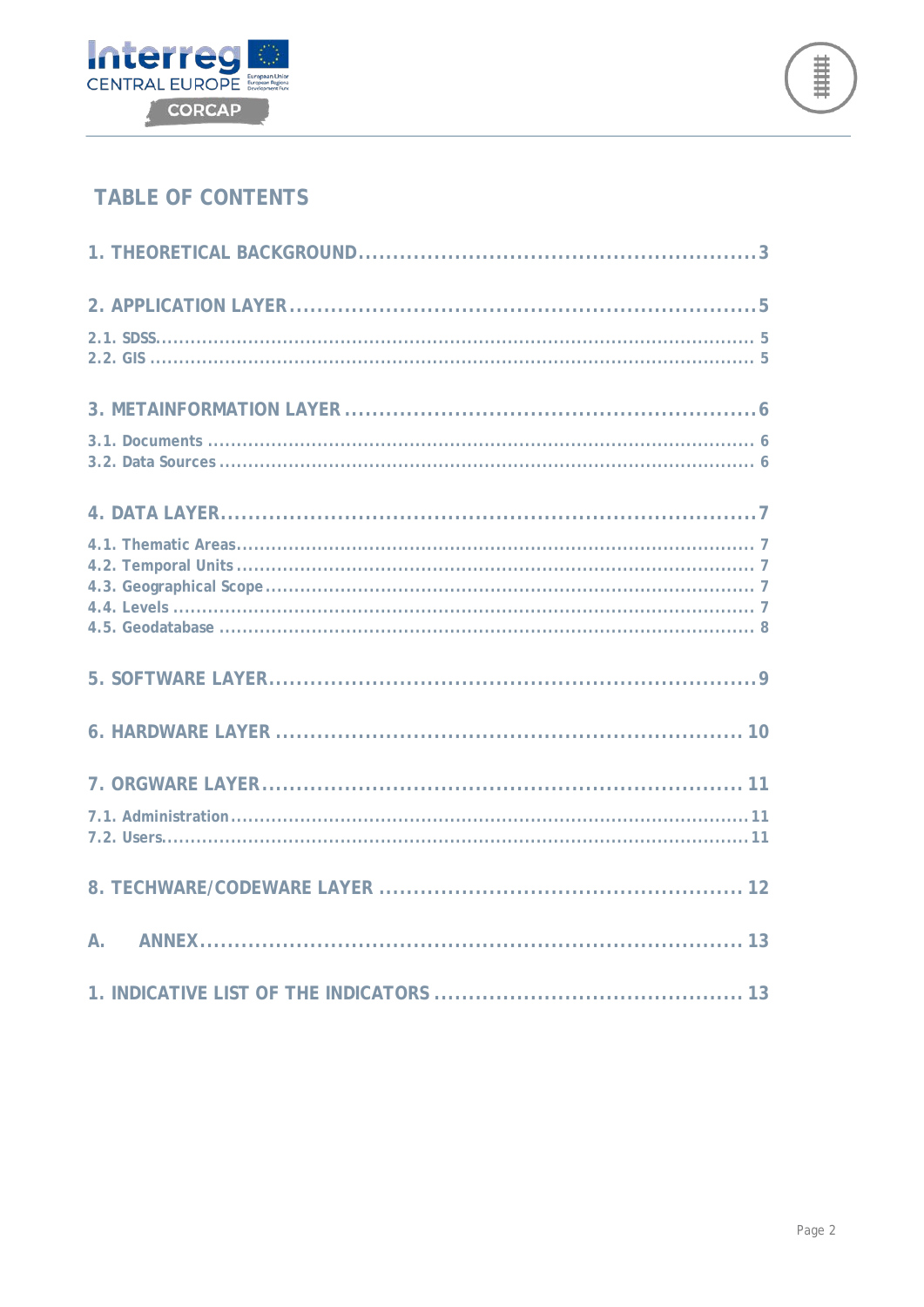



## <span id="page-2-0"></span>**1. THEORETICAL BACKGROUND**

CORCAP INFORMATION SYSTEM (IS) is the information system implemented by IPP as a partner of the CORCAP Project. The IS performs the following functions:

- 1. It is a tool for processing individual parts of the project, as a tool:
	- supporting the process of regional analysis
	- o processing the urban study, where its scope will be extended to the South Moravian Region
	- o supporting the process of the capitalization plan
- 2. It is also a tool for presenting processed project results in the form of an Internet portal.

As far as we look at the project in terms of territorial development management, its information system (IS) supports the presentation of the state of potentials and limits of the various factors of the common environment and their expected development in order to ensure the necessary quality of the local environment. It is not only the sum of individual factors that defines the quality of the local environment, but also the interaction of these factors.

It is a concept of territorial development in terms of available methods, where in addition to the description of the current state and development of individual factors of the settlement environment based on the use of statistical methods and expert estimates, tools and methods of GIS are used. Last but not least, the project seeks to apply the methods of decision support systems (SDSS), especially in terms of assessing the impact of expected changes in the territory on the quality of the settlement environment.

Given the available resources, as well as the knowledge and experience of the research team, the use of sophisticated simulation methods is not expected. What will be expected is rather an interactive simulation, which assesses the impacts of expected changes in land use at a simulated time environment.

This approach is based on the assumption that for the management sphere, which actually decides on individual changes in land use, an information field that would provide meaningful arguments for issuing a quality decision is needed. This comes from the idea that the settlement environment is a model of the territory, its purposeful abstraction reducing its complexity to relevant factors. These factors may be measure for the past, for the present, with possible projections to the future.

In such an understanding, the settlement environment represents a large, complex, largely stochastic model, somehow intelligent, if it could be understood as self-regulation. The available resources allow to model the extent (in terms of the number of elements and their properties) and also the complexity (in terms of the number of links), their potential is limited only by the availability of relevant data. Regarding stochasticity and self-regulation, this will be solved by using the expert assessments. In contrast to the existing planning practice, such an approach is a step forward, both in terms of higher productivity of planning information and, in the case of widespread application of such an approach in planning practice, a significant increase in its effectiveness.

It should be noted that the Building Act in its original wording from 1967 ?, presupposed both the existence of the Integrated Information System on the territory, as well as the existence of a separate spatial planning background - the so-called territorial-technical documents, which were to ensure continuous monitoring of potentials and limits in the area to ensure a quality environment.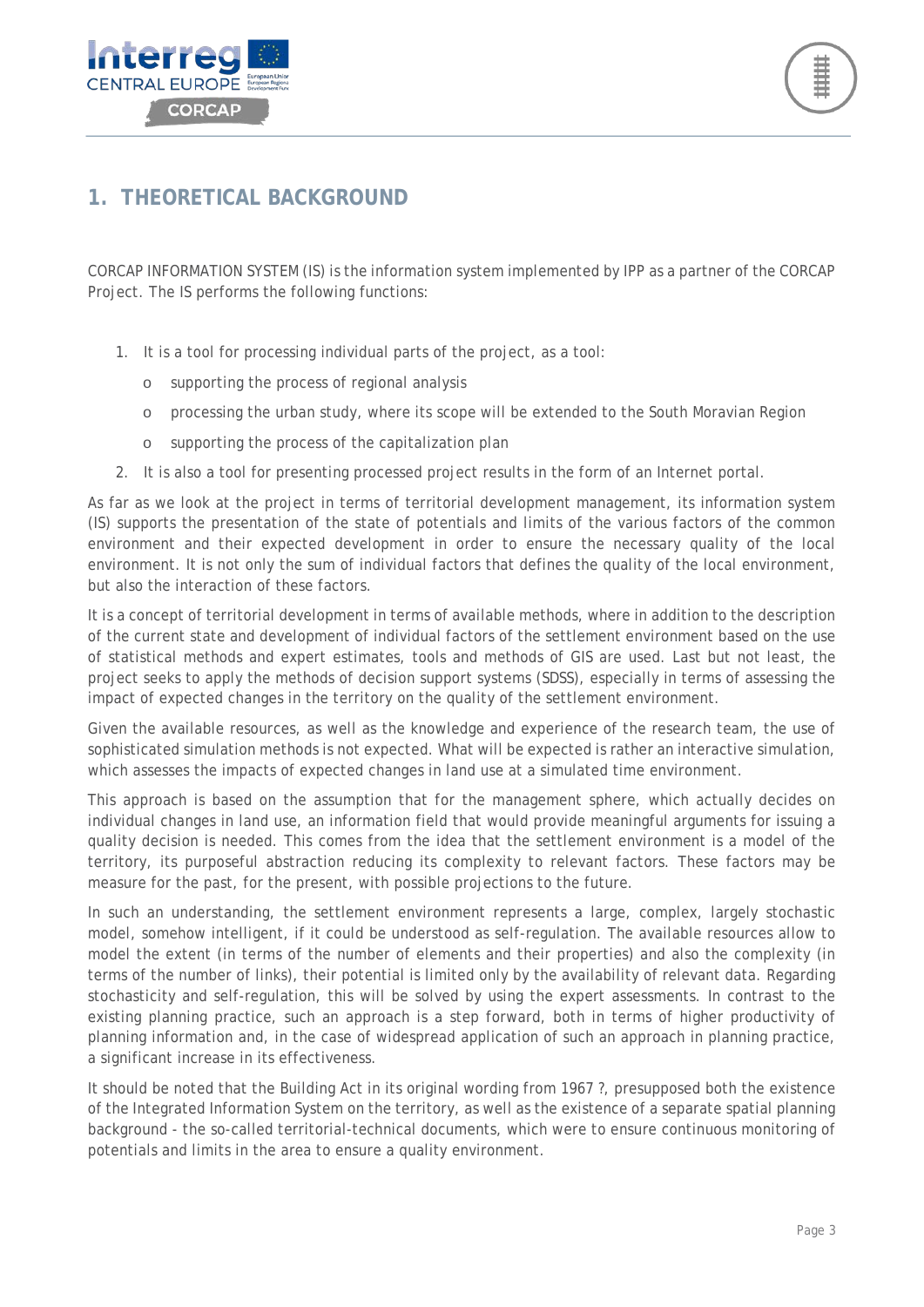

The answer to the questions why these tools has not been comprehensively resolved in spatial planning practice in the Slovak Republic is basically simple. Firstly, there were technological obstacles, mainly associated with low quality IT tools. Secondly the organizational problems associated with creating the necessary information flows in order to create a model of settlement environment. Last but not least, the reluctance of various institutions and entities to share data and information regarding the planned intentions. In principle, the change in the political and economic system that took place 30 years ago did not change anything.

The Spatial Planning Institute has long sought to modernize approaches in the field of spatial planning, both in the field of regional policy and in the field of spatial planning. It is based on the trend of the need for continuous monitoring and evaluation of the state and development of the quality of the settlement environment in the individual elements of the territory, as well as calls for increasing the transparency of the entire planning process.

While continuous monitoring increases the efficiency of the planning process, making the information system available to authorized persons, or even the general public, increases the transparency of the entire process.

The comparative analysis at the level of municipalities, districts and regions describes the current state (2020) and the development (especially the comparison of 2015, 2011, and 2001, if possible) of individual factors – represented by approximately 40 indicators - logically grouped into 10 thematic areas (see below).

The summary of all the above-mentioned factors is measured in the form of evaluation of the so-called Quality of the settlement environment (Index of the quality of the settlement environment).

The SWOT analyses of the settlement environment will be done for all the thematic areas.

The estimation of future development is processed based on simulation of development of indicators (individual factors). This will be done by means of expert evaluation of the impacts of individual development plans together with the statistical methods for extrapolation of values of individual factors for the target year of 2050.

A separate part is the description of development scenarios of the quality of the settlement environment with pessimistic, realistic and optimistic scenarios. The individual development scenarios will be described separately for the researched thematic areas.

The main output of the system for monitoring and evaluating the quality of the settlement environment is:

- system for evaluating and monitoring the individual factors of the settlement environment
- separate web map service (WMA) enabling the display of relevant data and designs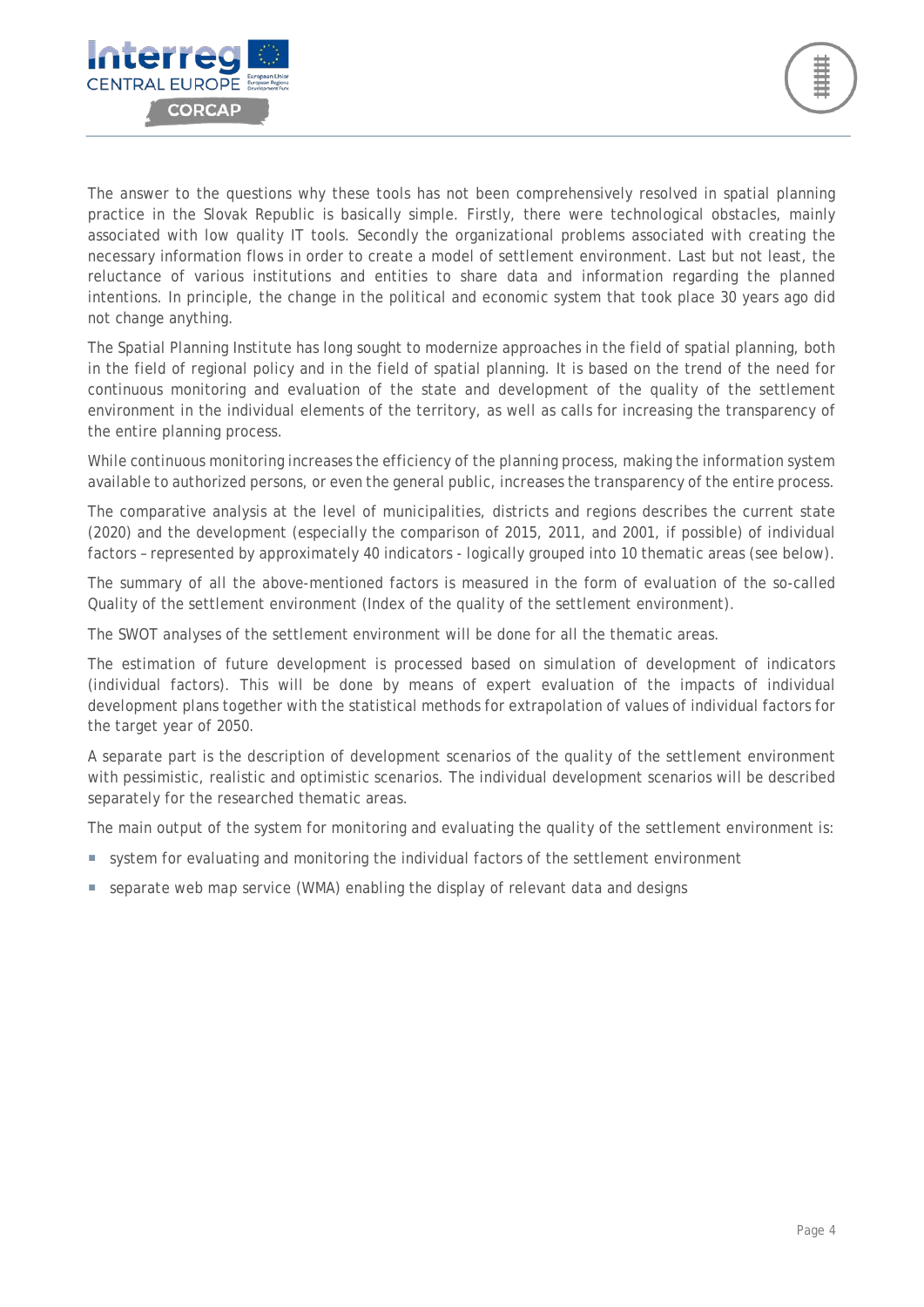



## <span id="page-4-0"></span>**2. APPLICATION LAYER**

The application layer consists of SDSS and GIS part. In both cases it is an online portal accessible by means of internet browser (Microsoft Edge, Internet explorer, Chrome etc).

#### **2.1. SDSS**

<span id="page-4-1"></span>The system for evaluation and monitoring of environmental factors represents a separate output that will allow to:

- 1. display data in 4 defined time periods (years 2020, 2015, 2011, 2001) of individual factors of the settlement environment (a total of approximately 40 indicators) grouped according to the thematic areas and on three levels (local – municipality, district, and regional)
- 2. display comparisons of the above-mentioned factors in tabular as well as choropleth (cartogram) forms
- 3. show the expected development (2030, 2050, 2070) of individual factors of the settlement environment using the expert evaluation of the impacts of related development plans.

At the same time, a new specialized system of outputs will be created - so-called municipality profile, which will enable to display the:

- 1. basic general data of a given geographical unit (municipality / logistic hub/center)
- 2. data of individual factors of the settlement environment as well as their aggregate values
- 3. list of strengths and weaknesses of the settlement environment for the current state (year 2020) as well as their predictions for the target year (2050) in the form of generated SWOT analysis
- 4. links directly on the regional spatial plans (and their designs) of the given territorial unit (Bratislava, Trnava and Nitra Regions)
- 5. summary of textual evaluations of the given geographic district by particular thematic areas

Access to the portal is possible by entering the following link: [https://www.ipp-oz.sk/corcap.](https://www.ipp-oz.sk/corcap)

#### **2.2. GIS**

<span id="page-4-2"></span>Another separate output is the application in the form of an online GIS web map service (WMA). It will allow to:

- 1. view individual layers
- 2. identify individual items and layers
- 3. access the attribute data table
- 4. make purposeful selections from the geodatabase
- 5. create purposeful outputs and then export them to various graphic or publication formats

Access to the WMA is possible through the [https://www.ipp-oz.sk/corcap.](https://www.ipp-oz.sk/corcap)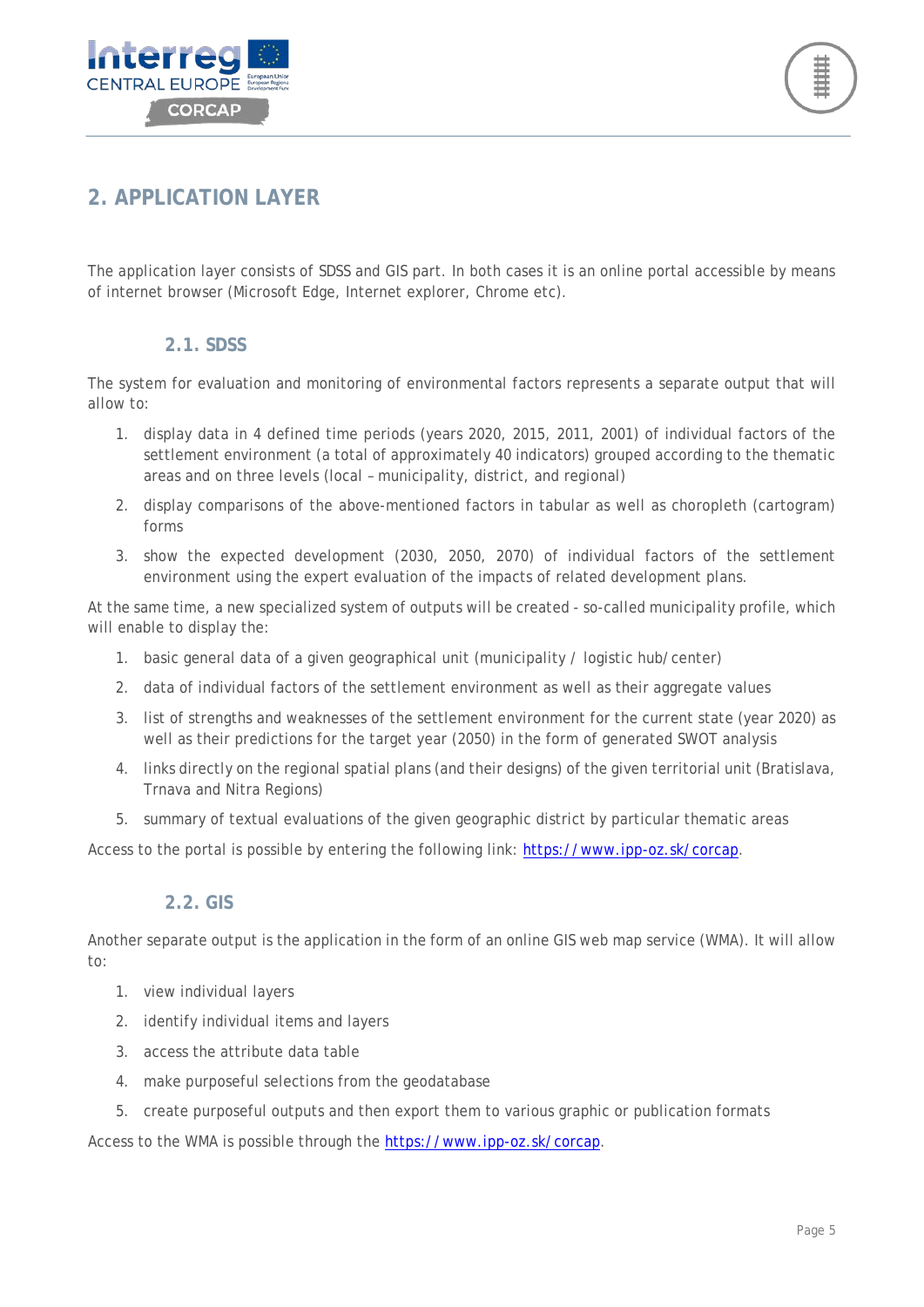



## <span id="page-5-0"></span>**3. METAINFORMATION LAYER**

#### **3.1. Documents**

<span id="page-5-1"></span>The evaluation of documents and projects was part of the Regional Analysis. Bibliography is part of both the Regional Analysis and Pilot Activity as well.

#### **3.2. Data Sources**

<span id="page-5-2"></span>Separate Table describes the data sources of statistical as well as geographical data.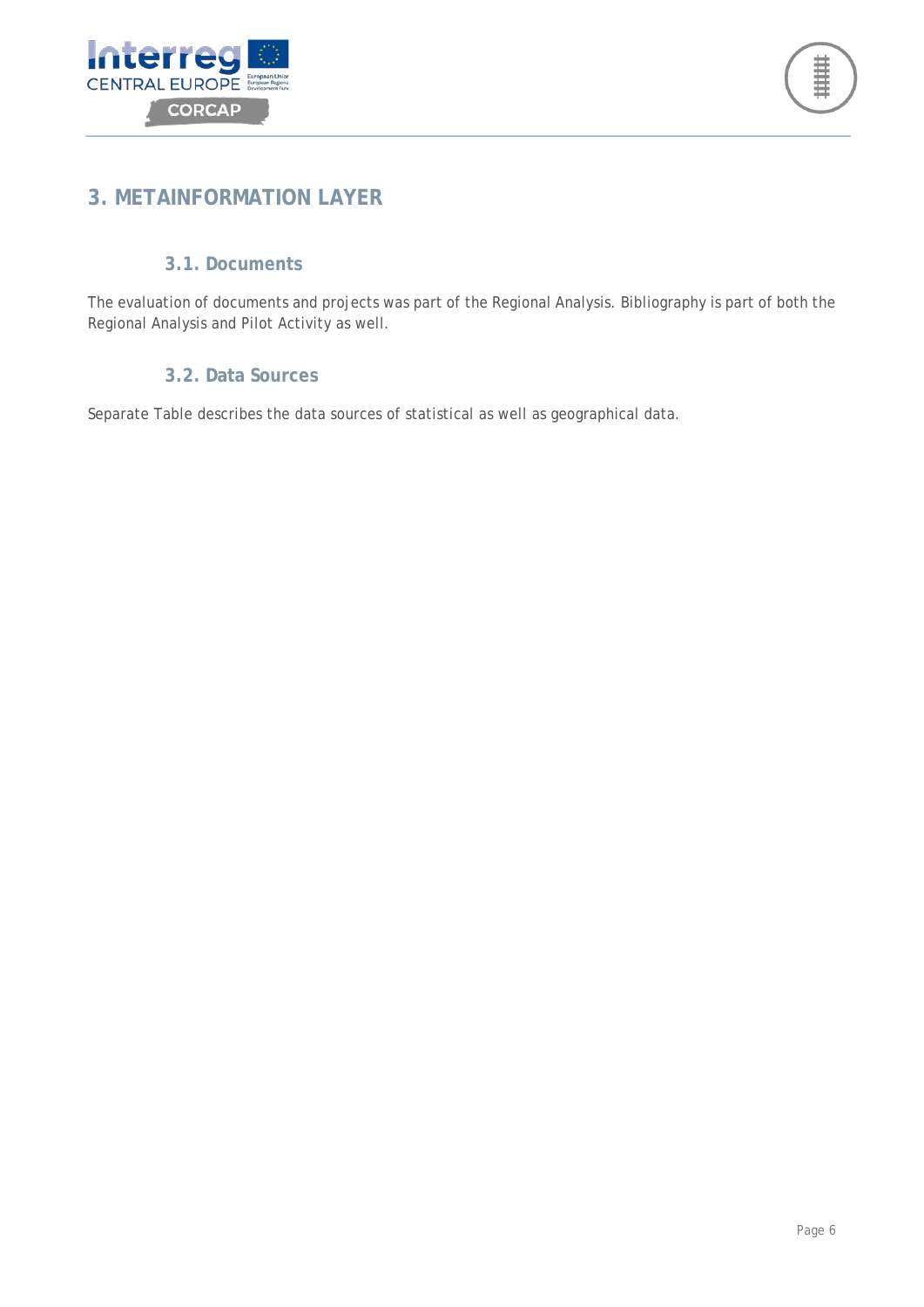



## <span id="page-6-0"></span>**4. DATA LAYER**

Data layer consists of **GIS data** and **statistical data**. These are divided into thematic areas, 5 temporal units and 3 levels.

#### **4.1. Thematic Areas**

- <span id="page-6-1"></span>Data is divided according to 10 themes:
- **Population**
- **Housing**
- Civic amenities
- Economic structure and labor market
- $\blacksquare$  Landuse
- **Environment**
- $\blacksquare$  Financial indicators
- Technical facilities
- **Transport and Settlement structure**
- **Primary Data and Secondary Data**

#### **4.2. Temporal Units**

<span id="page-6-2"></span>Time periods of interest are:

- 2001 (census year)
- 2011 (census year)
- 2015
- 2020 or latest available year (> 2015)
- 2050 (extrapolation/projection)

#### **4.3. Geographical Scope**

<span id="page-6-3"></span>The geographical scope – area of interest – is the SW Slovakia and South Moravia Region with the overlap to the whole CENTROPE Region.

#### **4.4. Levels**

- <span id="page-6-4"></span>**Local level – municipality or LAU2**
- **Intermediate - District or LAU1**
- **Regional Region or county or NUTS3**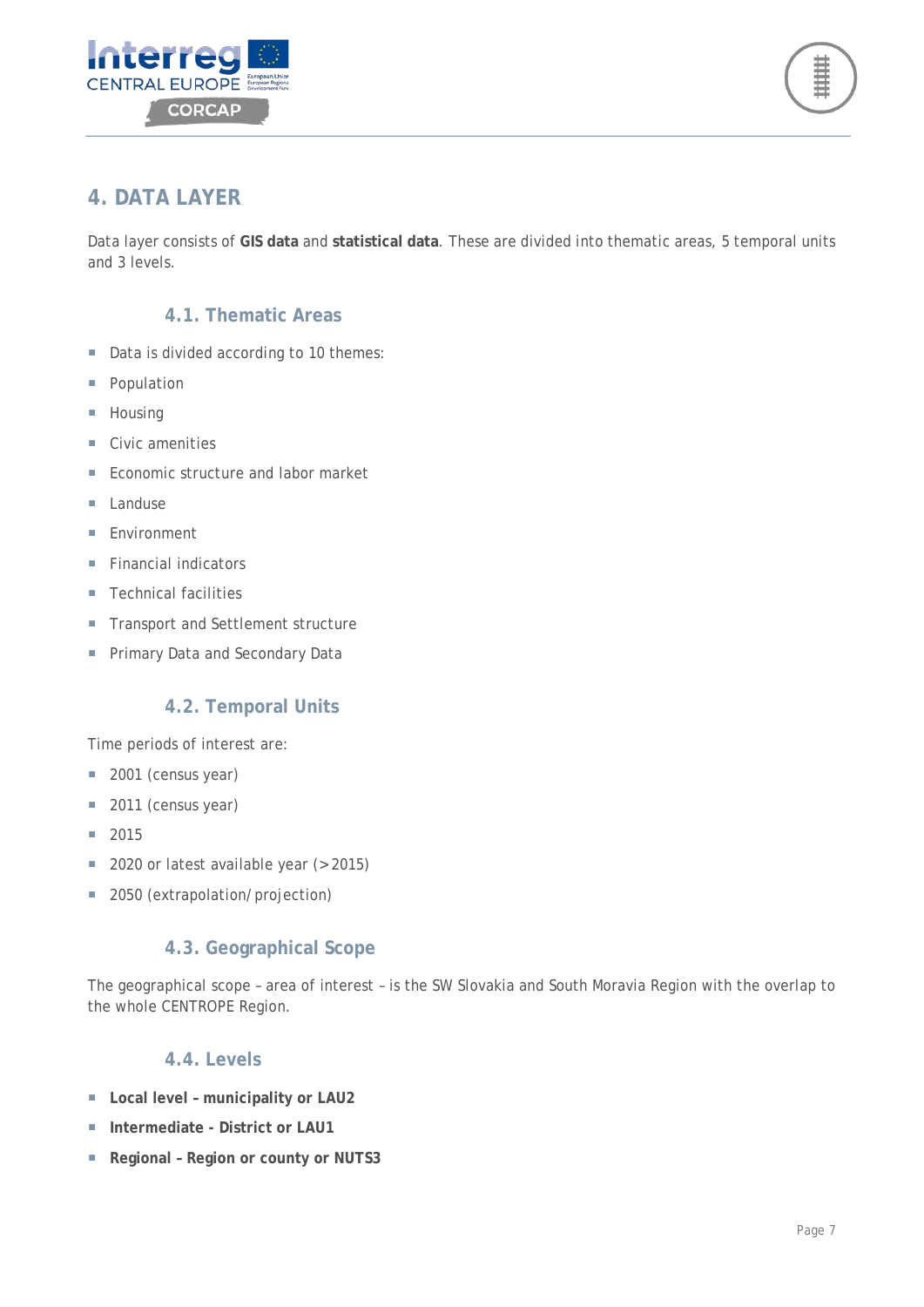



#### **4.5. Geodatabase**

<span id="page-7-0"></span>A partial limitation in the assessment of the current state and the development of indicators of Housing and Housing Structure exists due to the fact, that the input data are based on census data (the last one was in 2011, the forthcoming in 2021).

Database is divided into geographical part and statistical part.

Geographical data will be provided by own (IPP) sources for the Slovak part of the territory. KORDIS will provide data for South-Moravian Region.

Data for Austria and Hungary (CENTROPE) is provided by ESRI geodatabase.

Indicative list of the indicators is attached in annex.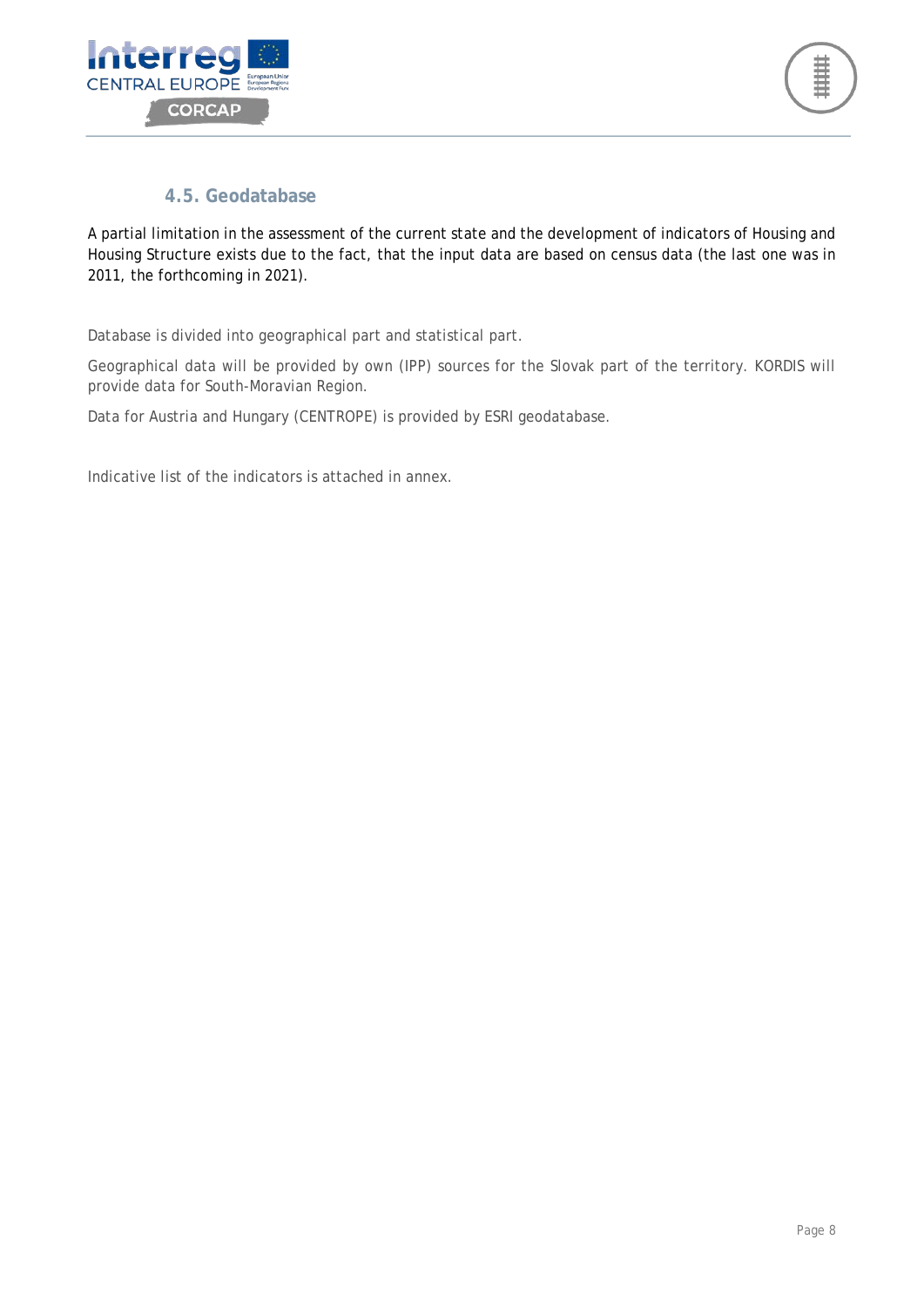



### <span id="page-8-0"></span>**5. SOFTWARE LAYER**

- ArcGIS for Server Workgroup (10.4)
- ArcGIS for Desktop Standard (10.4.1)
- ArcGIS Pro Basic (2.6)
- ArcGIS Online
- MS Office

MS Office is needed for building the statistical database and as a support tool for the geodatabase creation. The other four items are necessary to accomplish the geodatabase creation and its publication into the online web map service (WMA).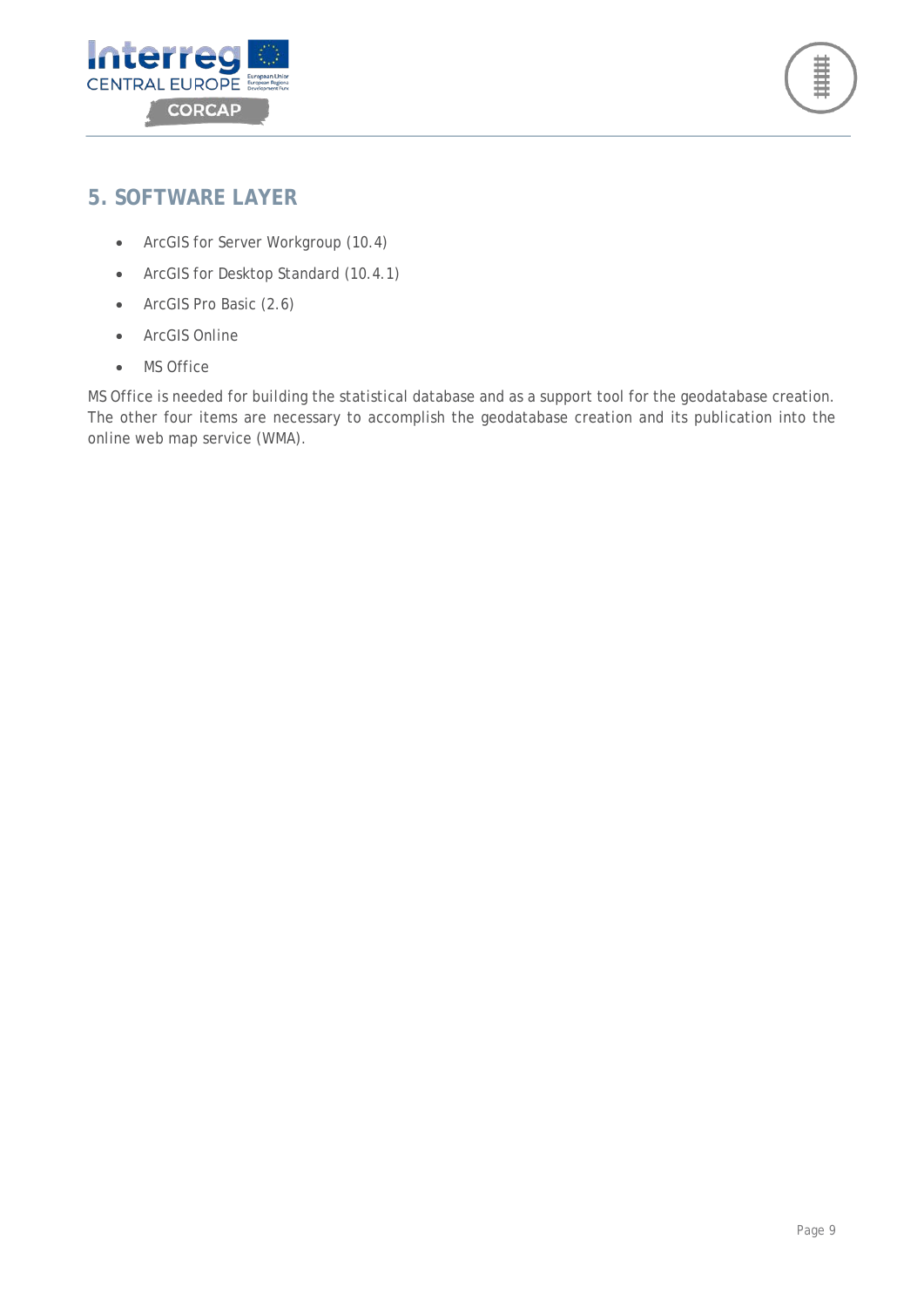



## <span id="page-9-0"></span>**6. HARDWARE LAYER**

The service is located on the task processor's own server and its operation is also under the responsibility of the processor (Spatial Planning Institute). Possible data update or any technical problems must be resolved directly with the operator of the service. Also, all activities associated with the maintenance and possible upgrade of the service are the responsibility of the operator.

Some limitations in the operation based on existing organizational and technical support may occur in connection with greater demand for individual requirements within both services, or in connection with requirements for their updating or upgrade as well as requirements for specific outputs.

The necessary hardware consists of:

- **Desktop Workstation**
- Server Workstation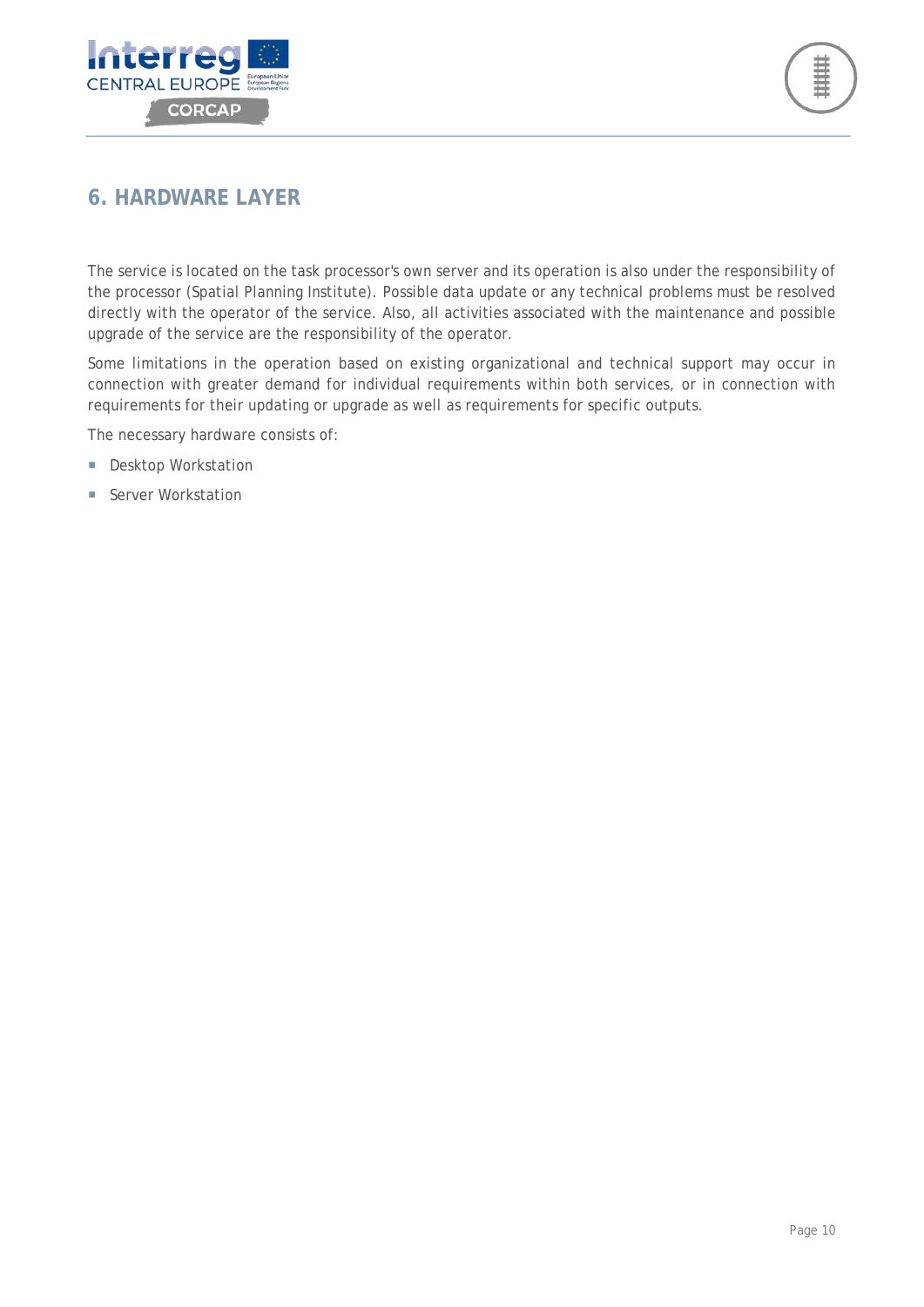



## <span id="page-10-0"></span>**7. ORGWARE LAYER**

#### **7.1. Administration**

<span id="page-10-1"></span>System 's operation is under the responsibility of the processor (Spatial Planning Institute).

#### **7.2. Users**

<span id="page-10-2"></span>The processed work is a spatial planning document. Although this was not explicitly required in the assignment, the work has the character of the territorial technical documents. The work was designed to facilitate the work of processors of spatial plans on regional as well as local levels (including urban studies and so-called generels).

In particular, the work may be used in the field of regional development:

- **for the elaboration of Programs of Social and Economic Developments on regional or local levels**
- to support the processing of project applications, both for the use of EU funds, as well as other projects for which it is necessary to provide a description of the state and development of land use.

Furthermore, it is possible to use the work for the processing of sectoral documents of a sectoral concerning the individual components of the settlement environment (e.g. in the field of transport, technical infrastructure, impact assessment on the quality of individual environmental components, project preparation within the zoning or construction procedures etc.)

An important possibility of using the work is in the area of informing the public about the state of the settlement environment.

The work also has the potential for use in the field of education to acquaint secondary school students and university students regarding region (the area of interest), its state and development perspectives.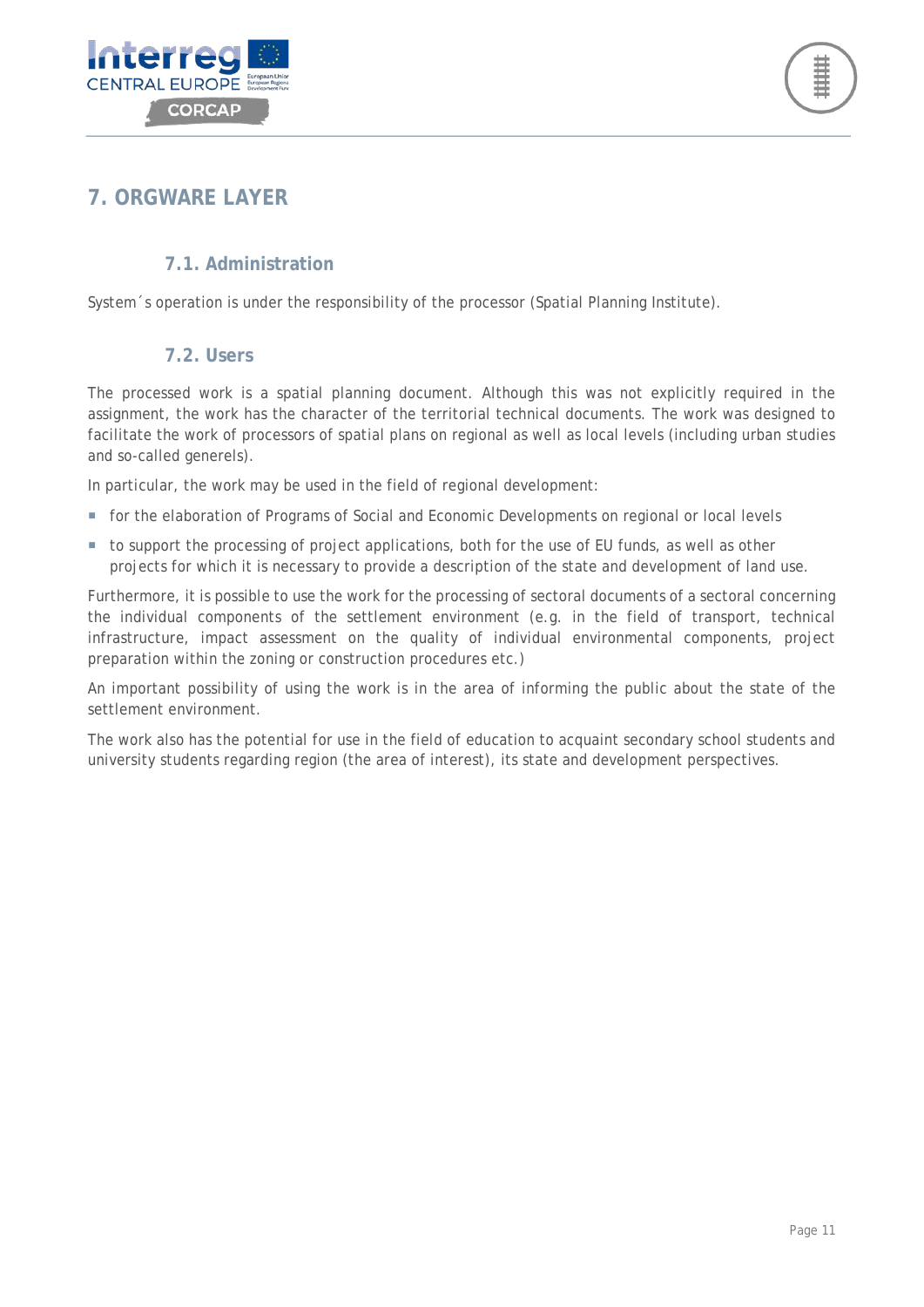



## <span id="page-11-0"></span>**8. TECHWARE/CODEWARE LAYER**

In backend ASP.NET server with SQL database will be used. To publish the service, it is necessary to provide a server with the necessary software with a static IP address.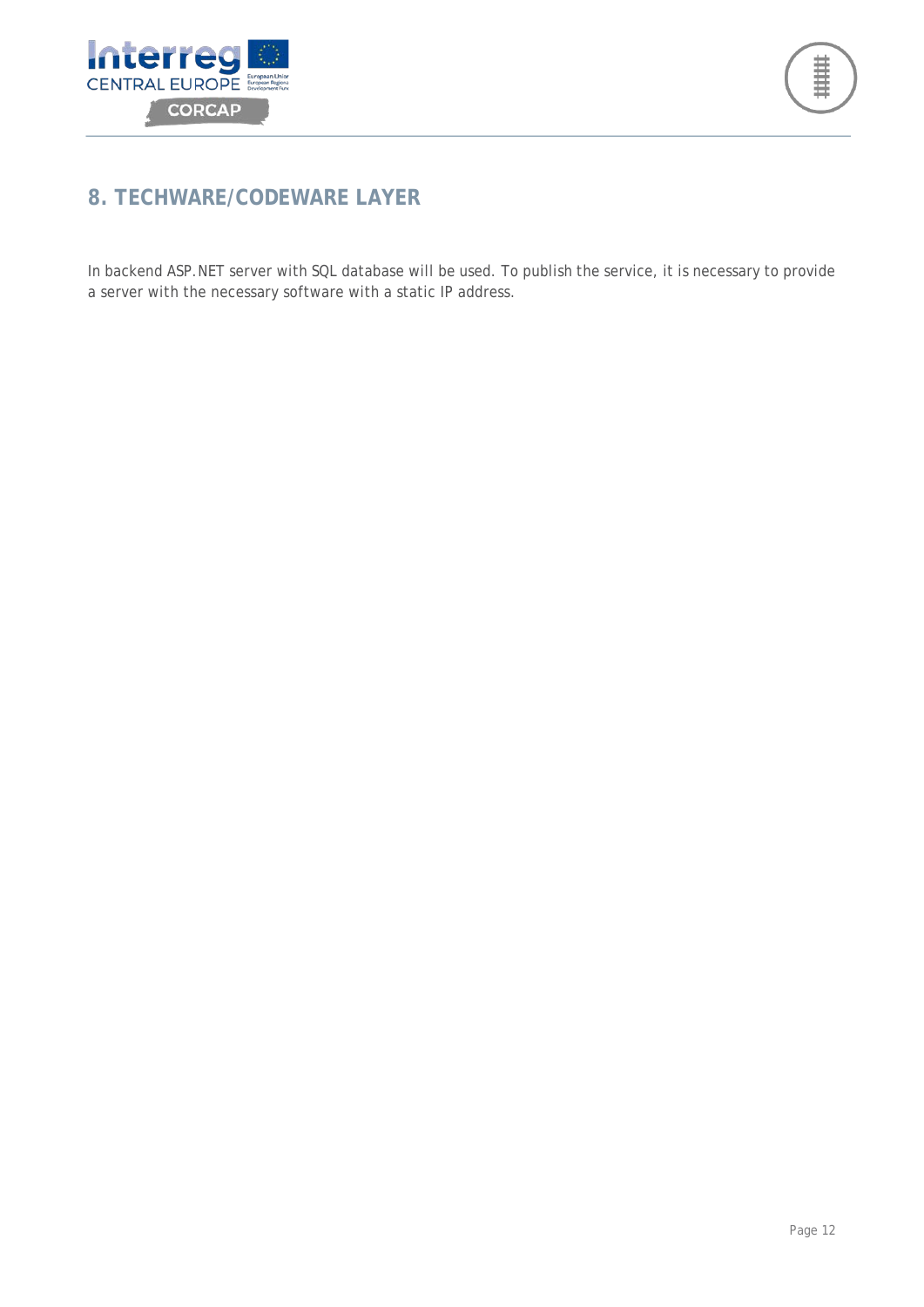



# <span id="page-12-0"></span>**A. ANNEX**

## <span id="page-12-1"></span>**1. INDICATIVE LIST OF THE INDICATORS**

|                        | <b>Thematic area</b>                                                                                                                             |                | Name of indicator                                                                                                | С<br>в | units                      | <b>CORC</b><br>ΑP | <b>NSK D+</b><br>2018 |
|------------------------|--------------------------------------------------------------------------------------------------------------------------------------------------|----------------|------------------------------------------------------------------------------------------------------------------|--------|----------------------------|-------------------|-----------------------|
| ATTRACTIVITY SUBSYSTEM | <b>ATTRACTIVITY</b><br>ΟF<br><b>MUNICIPALITY</b><br><b>IN TERMS OF</b><br><b>IDEAL</b><br><b>MULTIMODAL</b><br><b>HUB</b><br><b>LOCALISATION</b> | 1              | Accessibility of municipality to the closest highway/expressway junction                                         |        | min                        | $\mathbf{1}$      | 1                     |
|                        |                                                                                                                                                  | $\mathbf{2}$   | Accessibility of municipality to the closest railway station lying on the<br>main railway line                   |        | min                        | $\mathbf{1}$      | $\mathbf{0}$          |
|                        |                                                                                                                                                  | 3              | Accessibility of municipality to the closest TEN-T port                                                          |        | min                        | $\mathbf{1}$      | $\mathbf{1}$          |
|                        |                                                                                                                                                  | 4              | Accessibility of municipality to the closest TEN-T airport                                                       |        | min                        | 1                 | 1                     |
|                        |                                                                                                                                                  | 5              | Accessibility of municipality to the closest intermodal terminal                                                 |        | min                        | $\mathbf{1}$      | $\overline{0}$        |
|                        |                                                                                                                                                  | 6              | Population radius - 30 min                                                                                       |        | number (of<br>inhabitants) | $\mathbf{1}$      | $\mathbf{0}$          |
|                        |                                                                                                                                                  | $\overline{7}$ | Existence of the functional area of industry and/or logistics in the regional<br>or local spatial plan           |        | number (of<br>sites)       | $\mathbf{1}$      | $\mathbf 0$           |
|                        |                                                                                                                                                  | 8              | Aggregated indicator defined by IPP                                                                              |        | index                      | $\mathbf{1}$      | $\Omega$              |
|                        | <b>OF</b>                                                                                                                                        |                | Accessibility of the municipality to the railway station with regular passenger<br>traffic                       |        | min                        | $\mathbf{1}$      | $\mathbf{0}$          |
|                        | 9. TRANSPORT                                                                                                                                     | 1              | Accessibility of municipality to the closest highway/expressway junction                                         |        | see above                  |                   | $\mathbf{1}$          |
|                        |                                                                                                                                                  | $\overline{2}$ | Accessibility of municipality to the closest TEN-T port                                                          |        | see above                  |                   | 1                     |
|                        |                                                                                                                                                  | 3              | Accessibility of municipality to the closest TEN-T airport: Bratislava and<br><b>Budapest</b>                    |        | see above                  |                   | $\mathbf{1}$          |
|                        |                                                                                                                                                  | 4              | Accessibility of municipality to the closest TEN-T airport: Wien-Schwechat and<br><b>Budapest</b>                |        | min                        | $\Omega$          | $\mathbf{1}$          |
|                        |                                                                                                                                                  | 5              | Accessibility of municipality to the closest railway station, where EC/IC/EN/Ex<br>train stops                   |        | min                        | $\mathbf{1}$      | $\mathbf{1}$          |
|                        |                                                                                                                                                  | 6              | Accessibility of municipality to the closest railway station, where R/REx train<br>stops                         |        | min                        | $\mathbf{1}$      | $\mathbf{1}$          |
|                        |                                                                                                                                                  | 7              | Number of municipality's inhabitants per 1 bus stop                                                              |        | index                      | 0                 | $\mathbf{1}$          |
|                        |                                                                                                                                                  | 8              | Number of bus stops per 1 square km of built-up area of the municipality                                         |        | index                      | $\mathbf 0$       | $\mathbf{1}$          |
|                        | move to SOCIAL<br><b>INFRASTRUCT</b><br><b>URE</b>                                                                                               | 9              | Accessibility of the municipality to the nearest town                                                            |        | min                        | 1                 | 1                     |
|                        |                                                                                                                                                  | 1<br>0         | Accessibility of the municipality to the nearest regional seat <in sk=""></in>                                   |        | min                        | $\overline{1}$    | $\mathbf{1}$          |
|                        | 3. CIVIC<br><b>AMENITIES /</b><br><b>SOCIAL</b><br><b>INFRASTRUCT</b><br><b>URE</b>                                                              | $\mathbf{1}$   | Accessibility of the municipality to the nearest municipality with bank <in sk=""></in>                          |        | min                        | 0                 | $\mathbf{1}$          |
|                        |                                                                                                                                                  | $\overline{2}$ | Accessibility of the municipality to the nearest shopping<br>gallery/hypermarket <in sk=""></in>                 |        | min                        | 0                 | 1                     |
|                        |                                                                                                                                                  | 3              | Accessibility of the municipality to the nearest municipality with public library <in<br>SK &gt;</in<br>         |        | min                        | $\mathbf 0$       | 1                     |
|                        |                                                                                                                                                  | 4              | Accessibility of the municipality to the nearest pharmacy <in sk=""></in>                                        |        | min                        | 0                 | 1                     |
|                        |                                                                                                                                                  | 5              | Accessibility of the municipality to its registry office <in sk=""></in>                                         |        | min                        | $\mathbf 0$       | $\mathbf{1}$          |
|                        |                                                                                                                                                  | 6              | Accessibility of the municipality to its seat of the district directorate of the police<br>force <in sk=""></in> |        | min                        | 0                 | 1                     |
|                        |                                                                                                                                                  | $\overline{7}$ | Accessibility to the nearest seat of the district directorate of the fire and rescue<br>corps <in sk=""></in>    |        | min                        | 0                 | 1                     |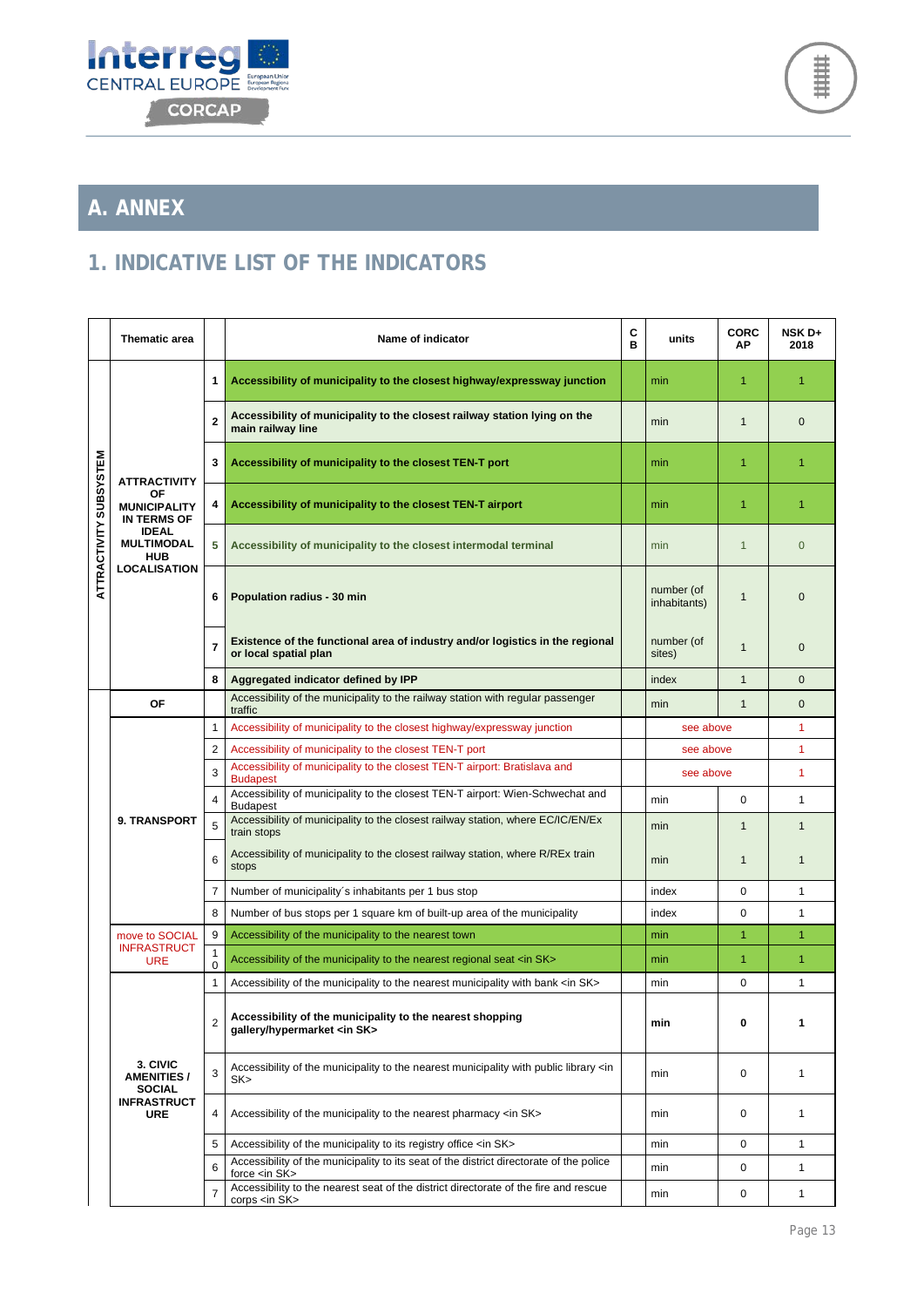

|                                  | 8                              | Accessibility of the municipality to the nearest municipality with post office <in<br>SK</in<br>       | min                          | $\mathbf{0}$   | $\mathbf{1}$   |
|----------------------------------|--------------------------------|--------------------------------------------------------------------------------------------------------|------------------------------|----------------|----------------|
|                                  | 9                              | Accessibility of the municipality to the nearest thermal swimming pool resp.                           | min                          | 0              | 1              |
|                                  | 1<br>$\Omega$                  | water park<br>Accessibility of the municipality to the nearest secondary (high) school <in sk=""></in> | min                          | 0              | $\mathbf{1}$   |
|                                  | 1<br>1                         | Accessibility of the municipality to the nearest winter stadium (covered hall)                         | min                          | 0              | $\mathbf{1}$   |
|                                  | 1                              | Accessibility of the municipality to the nearest hospital                                              | min                          | $\mathbf{1}$   | $\overline{1}$ |
|                                  | $\overline{2}$<br>$\mathbf{1}$ | 4G mobile internet coverage (of municipality)                                                          | index                        | 0              | 1              |
|                                  | 2                              | Share of dwellings connected to water pipes                                                            | index                        | 0              | $\mathbf{1}$   |
| <b>8. TECHNICAL</b>              | 3                              | Share of dwellings connected to sewer system                                                           | index                        | 0              | $\mathbf{1}$   |
| <b>INFRASTRUCT</b><br><b>URE</b> | 4                              | Share of dwellings connected to sewer system that is connected to a                                    | index                        | 0              | 1              |
|                                  | 5                              | wastewater treatment plant<br>Share of dwellings connected to cable TV                                 | index                        | 0              | $\mathbf{1}$   |
|                                  | 6                              | Share of dwellings connected to the natural gas pipelines                                              | index                        | 0              | $\mathbf{1}$   |
|                                  | 1                              | Hustota obyvateľstva                                                                                   | index                        | $\mathbf 0$    | $\mathbf{1}$   |
|                                  | $\overline{2}$                 | Index rastu počtu obyvateľov                                                                           | index                        | $\mathbf 0$    | 1              |
| 1.                               | 3                              | Hrubá miera celkového prírastku                                                                        | index                        | $\mathbf 0$    | 1              |
| <b>DEMOGRAPHY</b>                | 4                              | <b>Index vitality</b>                                                                                  | index                        | $\mathbf{0}$   | 1              |
|                                  | 5                              | Podiel trvale bývajúcich obyvateľov s najvyšším dosiahnutým vysokoškolským<br>vzdelaním                | index                        | $\overline{0}$ | $\mathbf{1}$   |
|                                  | 1                              | Priemerná obložnosť bytu                                                                               | index                        | $\mathbf 0$    | 1              |
|                                  | 2                              | Podiel trvale obývaných bytov v rodinných domoch                                                       | index                        | $\mathbf{0}$   | $\mathbf{1}$   |
| <b>2. DWELLINGS</b>              | 3                              | Podiel trvale obývaných bytov v bytových domoch                                                        | index                        | $\mathbf 0$    | 1              |
|                                  | 4                              | Vybavenosť obývanými bytmi                                                                             | index                        | $\mathbf{0}$   | $\mathbf{1}$   |
|                                  | 5                              | Intenzita bytovej výstavby                                                                             | index                        | $\mathbf 0$    | 1              |
|                                  | 1                              | Počet fyzických osôb podnikateľov na 1000 obyvateľov                                                   | index                        | $\mathbf 0$    | 1              |
|                                  | 2                              | Podiel právnických osôb ziskových na celkovom počte právnických osôb                                   | index                        | $\mathbf 0$    | 1              |
| <b>4. ECONOMY</b>                | 3                              | Počet právnických osôb ziskových na 1000 obyvateľov                                                    | index                        | $\mathbf 0$    | 1              |
|                                  | 4                              | Miera evidovanej nezamestnanosti                                                                       | index                        | $\mathbf 0$    | 1              |
|                                  | 5                              | Miera ekonomickej aktivity obyvateľstva                                                                | index                        | $\Omega$       | 1              |
|                                  | 1                              | Koeficient ekologickej stability                                                                       | index                        | $\mathbf{0}$   | $\mathbf{1}$   |
|                                  | 2                              | Stupeň zastavanosti                                                                                    | index                        | $\mathbf{0}$   | $\mathbf{1}$   |
| <b>5. LANDUSE?</b>               | 3                              | Stupeň zornenia                                                                                        | index                        | 0              | $\mathbf{1}$   |
|                                  | 4                              | Stupeň lesnatosti                                                                                      | index                        | 0              | $\mathbf{1}$   |
|                                  | 5                              | Podiel vodnej plochy z celkovej výmery obce                                                            | index                        | 0              | 1              |
|                                  | 1                              | Množstvo tuhých znečisťujúcich látok na 10 km2                                                         | tonnes/10k<br>m <sub>2</sub> | $\mathbf{0}$   | 1              |
|                                  | $\overline{2}$                 | Množstvo oxidov síry na 10 km2                                                                         | tonnes/10k<br>m2             | $\Omega$       | $\mathbf{1}$   |
|                                  | 3                              | Množstvo oxidov dusíka na 10 km2                                                                       | tonnes/10k<br>m2             | $\mathbf{0}$   | $\mathbf{1}$   |
| 6.                               |                                | Množstvo oxidu uhoľnatého na 10 km2                                                                    | tonnes/10k<br>m2             | $\mathbf{0}$   | $\mathbf{1}$   |
| <b>ENVIRONMENT</b>               | 5                              | Množstvo tuhých znečisťujúcich látok na 100 obyvateľov                                                 | tonnes/100<br>inh.           | $\mathbf{0}$   | $\mathbf{1}$   |
|                                  | 6                              |                                                                                                        | tonnes/100                   | $\mathbf 0$    | $\mathbf{1}$   |
|                                  | 7                              | Množstvo oxidov síry na 100 obyvateľov                                                                 | inh.<br>tonnes/100           | $\mathbf 0$    | $\mathbf{1}$   |
|                                  | 8                              | Množstvo oxidov dusíka na 100 obyvateľov                                                               | inh.<br>tonnes/100           | $\mathbf 0$    | $\mathbf{1}$   |
|                                  | $\overline{1}$                 | Množstvo oxidu uhoľnatého na 100 obyvateľov                                                            | inh.<br><b>EUR</b>           | $\mathbf{0}$   | $\mathbf{1}$   |
|                                  | $\overline{2}$                 | Bežné výdavky na 1 obyvateľa                                                                           | <b>EUR</b>                   | $\bf{0}$       | $\mathbf{1}$   |
| 7. FINANCE                       | 3                              | Kapitálové výdavky na 1 obyvateľa<br>Bilancia bežného účtu                                             | <b>EUR</b>                   | $\mathbf 0$    | $\mathbf{1}$   |
|                                  | 4                              | Okamžitá likvidita                                                                                     | <b>EUR</b>                   | $\mathbf 0$    | $\mathbf{1}$   |
| <b>10. MIGRATION</b>             |                                | Podiel EAO odchádzajúcich za prácou z celkového počtu EAO                                              | index                        | $\mathbf 0$    | $\mathbf{1}$   |